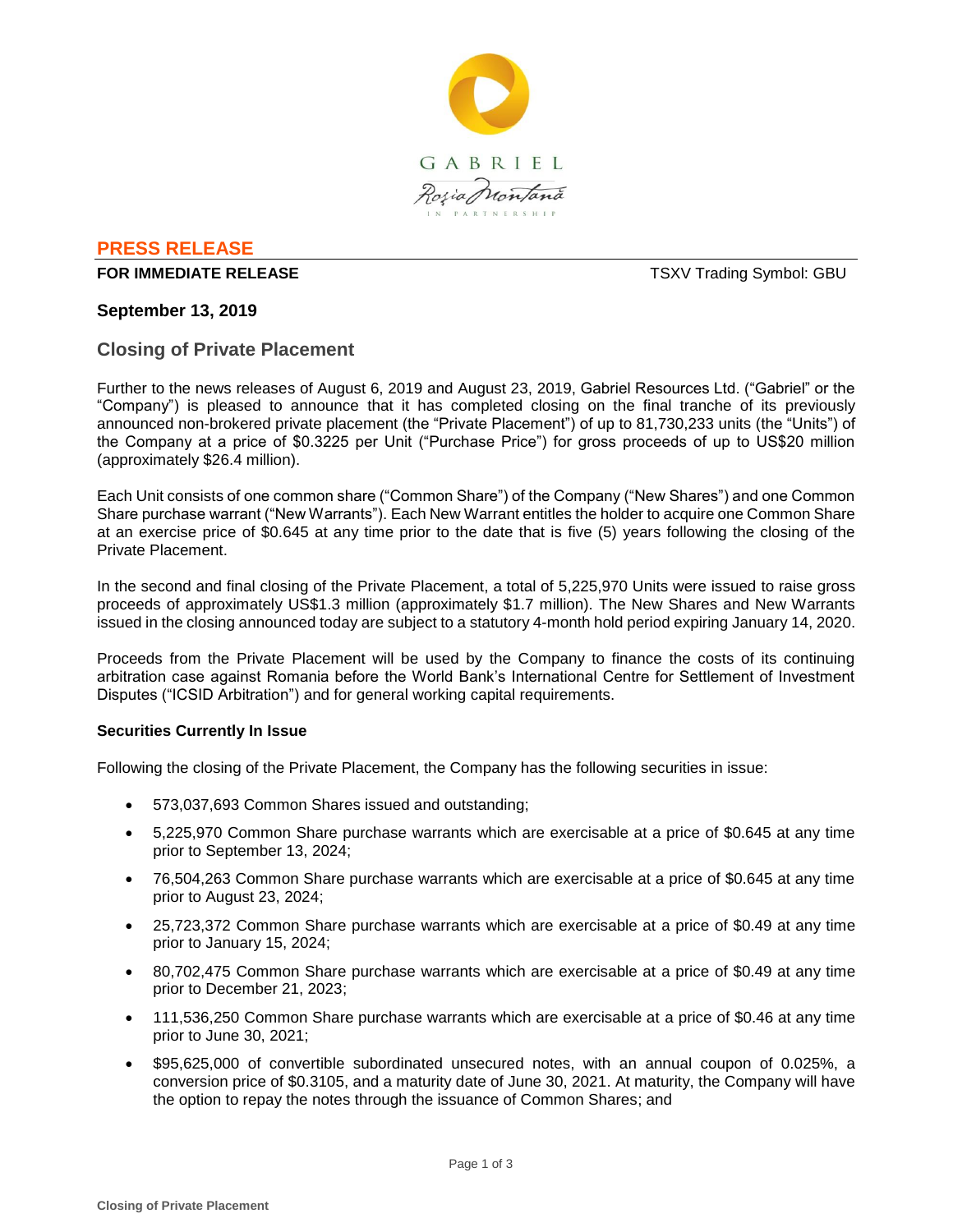- 95,625 arbitration value rights ("AVRs"), comprising:
	- 55,000 AVRs entitling the holders to a pro rata share of 7.5% of any proceeds arising from any monies received by the Company and/or any of its affiliates pursuant to any settlement or arbitral awards irrevocably made in its favour in relation to the ICSID Arbitration ("ICSID Award"), subject to a maximum aggregate entitlement of \$175 million among all holders of such AVRs; and
	- 40,625 AVRs entitling the holders to a pro rata share of 5.54% of any proceeds arising from any ICSID Award, subject to a maximum aggregate entitlement of \$129.3 million among all holders of such AVRs.

The securities described herein have not been, and will not be, registered under the United States Securities Act of 1933, as amended (the "U.S. Securities Act"), or any state securities laws and accordingly may not be offered or sold within the United States or to "U.S. persons", as such term is defined in Regulation S promulgated under the U.S. Securities Act ("U.S. Persons"), except in compliance with the registration requirements of the U.S. Securities Act and applicable state securities requirements or pursuant to exemptions therefrom. This news release does not constitute an offer to sell or a solicitation of an offer to buy any of the Company's securities to, or for the account of benefit of, persons in the United States or U.S. Persons.

The Private Placement was conditionally approved by the TSX Venture Exchange (the "Exchange") on August 12, 2019. The Private Placement remains subject to final acceptance by the Exchange and the receipt of all other applicable approvals.

Further detail regarding the Private Placement can be found in the news releases issued by the Company on August 6, 2019 and August 23, 2019, which are available on the Company's website at www.gabrielresources.com and filed on SEDAR at www.sedar.com, and the material change reports also filed on SEDAR dated August 12, 2019 and August 30, 2019.

For information on this press release, please contact:

Dragos Tanase President & CEO Phone: +1 425 414 9256 dt@gabrielresources.com Richard Brown Chief Financial Officer Phone: +44 7748 760276 richard.brown@gabrielresources.com

*Neither TSX Venture Exchange nor its Regulation Services Provider (as that term is defined in policies of the TSX Venture Exchange) accepts responsibility for the adequacy or accuracy of this release.*

# **Further Information**

#### **About Gabriel**

Gabriel is a Canadian resource company listed on the TSX Venture Exchange. The Company's principal focus has been the exploration and development of the Roșia Montană gold and silver project in Romania ("Roşia Montană Project"). The Roşia Montană Project, one of the largest undeveloped gold deposits in Europe, is situated in the South Apuseni Mountains of Transylvania, Romania, an historic and prolific mining district that since pre-Roman times has been mined intermittently for over 2,000 years. The exploitation license ("License") for the Roşia Montană Project is held by Roșia Montană Gold Corporation S.A., a Romanian company in which Gabriel owns an 80.69% equity interest, with the 19.31% balance held by Minvest Roșia Montană S.A., a Romanian state-owned mining company.

Upon obtaining the License in June 1999, the Group (as defined below) focused substantially all of their management and financial resources on the exploration, feasibility and subsequent development of the Roşia Montană Project. Despite the Company's fulfilment of its legal obligations and its development of the Rosia Montană Project as a high-quality, sustainable and environmentally-responsible mining project, using best available techniques, Romania has blocked and prevented implementation of the Roşia Montană Project without due process and without compensation. Accordingly, the Company's current core focus is the ICSID Arbitration. For more information please visit the Company's website at **www.gabrielresources.com**.

#### **Forward-looking Statements**

This press release contains "forward-looking information" (also referred to as "forward-looking statements") within the meaning of applicable Canadian securities legislation. Forward-looking statements are provided for the purpose of providing information about management's current expectations and plans and allowing investors and others to get a better understanding of the Company's operating environment. All statements, other than statements of historical fact, are forward-looking statements.